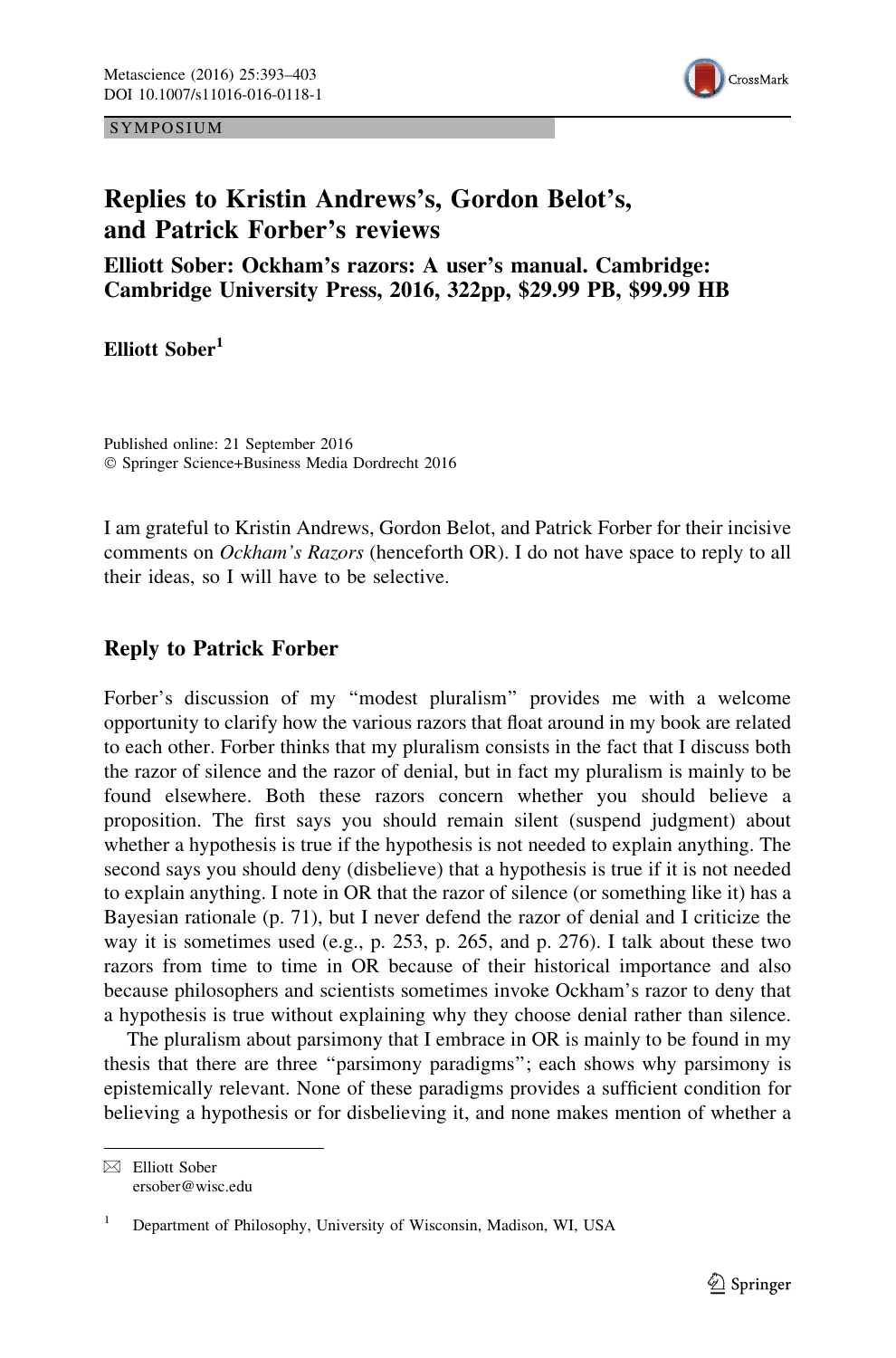hypothesis is needed for explanation. This is why the three paradigms cannot be said to justify either the razor of silence or the razor of denial. Nonetheless, it is true that the paradigms do address questions that are *relevant* to rational belief (pp. 150–151), but their importance goes considerably beyond that relevance. Each paradigm shows why parsimony is epistemically relevant even if the concept of dichotomous belief is set to one side because it is too coarse-grained to be of much use in epistemology.

The first parsimony paradigm connects parsimony with likelihood. The second connects parsimony with predictive accuracy. And the third connects parsimony with probability. For me, this third paradigm plays third fiddle (p. 141). My distinguishing the first paradigm from the third may sound odd, given that ''likely'' and ''probably'' are synonyms in ordinary English. However, these two paradigms really are different because I use ''likelihood'' in the technical sense that is standard in statistics. Consider hypothesis H and observation O. The probability of H given O is a different quantity from the probability of O given H. The latter is confusingly called H's likelihood. Parsimony is used in these three paradigms to answer different epistemic questions, and so the paradigms do not conflict.

With respect to the razor of silence and the razor of denial, Forber thinks that ''in principle, this distinction is ironclad,'' though ''in practice … the distinction may be of limited use, for the way we use models to represent phenomena may not respect the difference. It may be that silence in our representations effectively is denial of the phenomena.'' I agree with Forber that it is sometimes unclear whether a hypothesis is denying some proposition or is remaining silent about whether it is true. However, once this is clarified, the distinction between silence and denial is not just okay in principle; it is often important in practice. There is often an important practical difference between suspending judgment on a hypothesis because of insufficient evidence and deciding that the evidence licenses rejection.

Forber defends his claim that the silence/denial distinction may be of limited use by discussing the causal modeling framework developed by Spirtes et al. [\(2001](#page-10-0)). In the SGS context, Forber thinks that the error terms in a model should not be interpreted as summarizing the influence of causal variables that are not represented explicitly in the arrow diagram or in the structural equations. He worries that if error terms are allowed to take on that role, they will ''hide real causal influence.'' I think there is nothing wrong with using error terms in this way, and my impression is that this is a standard interpretation of what they mean. There is no disreputable hiding going on here, only the modest admission that the model may be incomplete.

Here is a better example that illustrates how interpreting a model's ''silences'' can be a delicate matter. Consider a causal model that says that X and Y each cause Z. The model is represented by an arrow diagram and a set of structural equations. The diagram and the equations do not say whether X and Y have a common cause; indeed, they do not say whether X and Y have any causes at all. However, the SGS framework interprets these two ''silences'' differently. The framework has no quarrel with the model's being agnostic on whether X and Y have causes, but it is part of the framework that if a model fails to explicitly say that X and Y have a common cause, then the model is committed to there being none. Here ''silence'' seems to mean denial, but, as noted, I do not think that shows that distinguishing the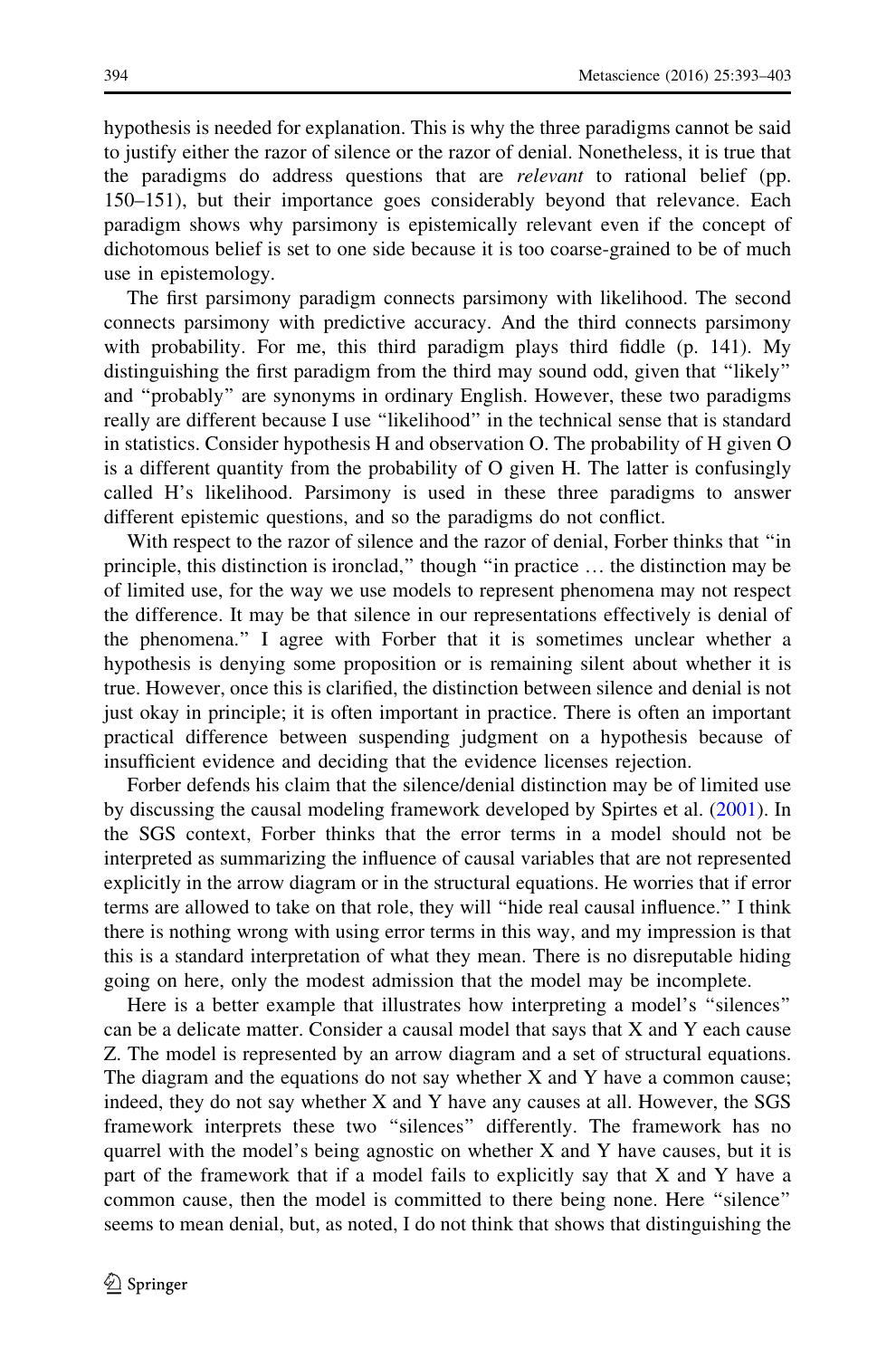razor of silence from the razor of denial has limited utility. The point is just that the framework's interpretation of a model goes beyond what is stated in the arrow diagram and the structural equations.

Forber makes an additional point about the razor of silence in connection with my discussion of whether chimpanzees are mind readers. He says that ''one thread of the argument in De Waal's [\(2016](#page-9-0)) for inferring rich mental lives of animals turns on the importance of considering a range of possible hypotheses for animal cognition. In effect, the razor of silence limits this range of possibilities.'' Forber's point, I think, is that the razor of silence wrongly forecloses legitimate hypotheses. I disagree; the razor of silence does not tell you to ignore a hypothesis, but rather advises you to be agnostic about it if you think it is not needed to explain anything. Furthermore, the razor of silence can be reformulated so that it says that you should be agnostic about a hypothesis if there is no evidence that discriminates between it and relevant alternatives. De Waal ([1991\)](#page-9-0) plays by this rule when he argues that the close genealogical relatedness of human beings and chimpanzees means that our being mind readers shows that they probably are too, an argument I discuss in Chapter 3 of OR.

I now turn to Forber's comments on the historical material in Chapter 1 of OR. This chapter is a series of brief snapshots that show how different thinkers, from Aristotle to C. Lloyd Morgan, used Ockham's razor and what they said about the razor's justification. In the section about Copernican and Ptolemaic astronomy, I describe how Copernicus and his student Rheticus both invoke the principle of parsimony as a reason to prefer heliocentrism over geocentrism. It was not until later that astronomers obtained observational evidence that discriminated between these two hypotheses. As other scholars have done, I note that Copernicus and Ptolemy both used epicycles in their theories. This means that if Copernicus's theory is more parsimonious, this is not because he does without epicycles. Drawing on the analyses of Lange ([1995\)](#page-9-0) and Myrvold ([2003\)](#page-9-0), I argue that the Copernican system predicts observational regularities that the Ptolemaic system can only accommodate. In Chapter 2, I clarify the distinction between prediction and accommodation and explain how the distinction connects with Ockham's razor.

Reacting to my claim that parsimony was taken to be relevant to the competition between geocentrism and heliocentrism, Forber says that ''the razor had little traction until Kepler improved the Copernican system, doing away with epicycles in favor of elliptical orbits. Sober explains the impact of Kepler's innovation as providing a way for the heliocentric model to predict certain generalities about retrograde motion of planets whereas the geocentric system merely *accommodates* them.'' My reply is that it was Copernicus and Rheticus who put Ockham's razor on the table, and this happened well before Kepler entered the fray and got rid of epicycles. Also, my appeal to the distinction between prediction and accommodation is not offered as an explanation of why Kepler's theory had an impact, but of the logic underlying Copernicus and Rheticus's thought that heliocentrism is better than geocentrism. Kepler and Galileo later agreed with that general line of argument.

Forber notes two silences in Chapter 1. I do not talk about Tycho Brahe's geocentric theory when I discuss Copernicus versus Ptolemy, and when I talk about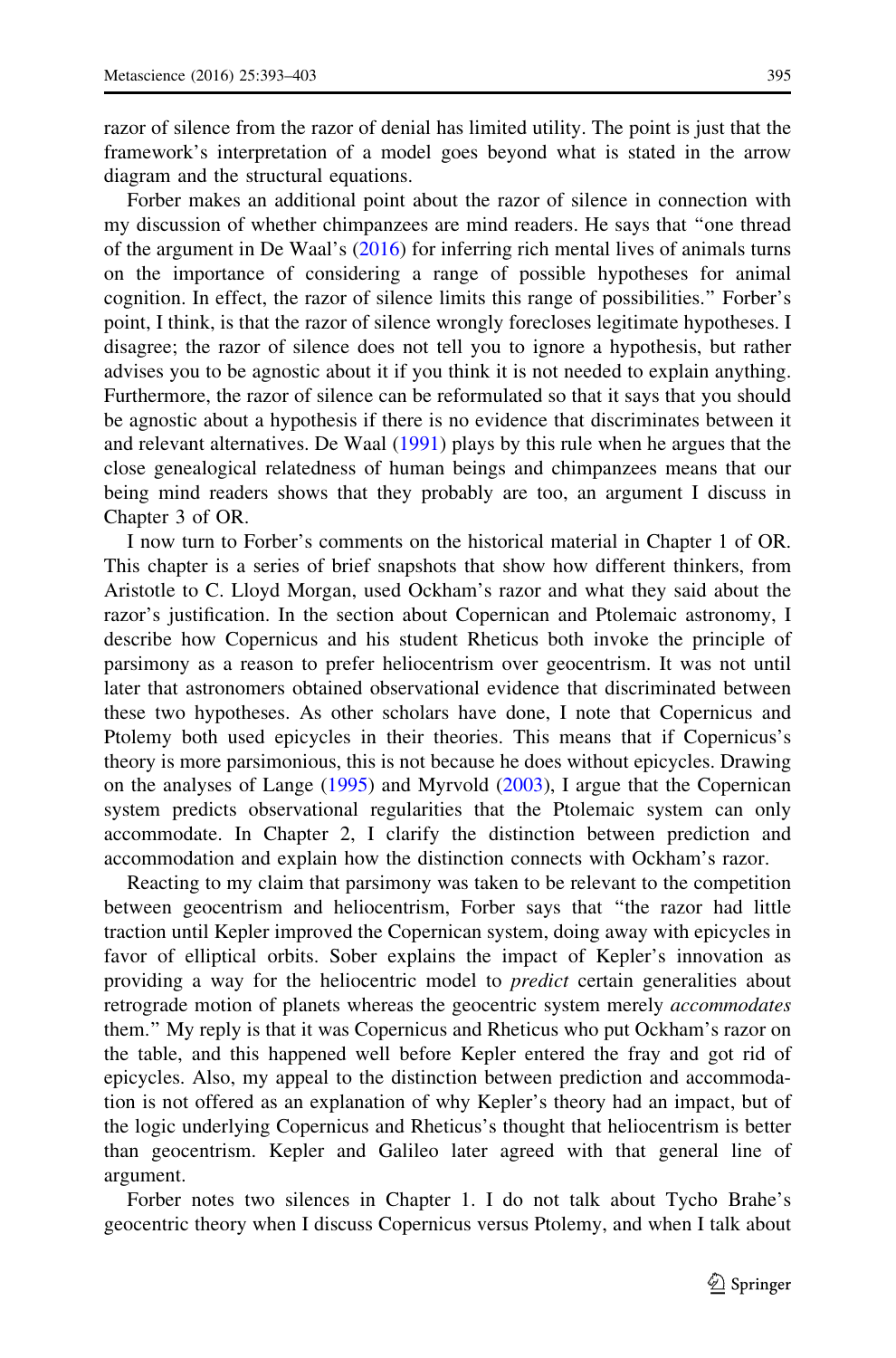Newton's Rules of Reasoning, I do not discuss their role in regulating idealizations. As interesting as both topics are, they were not relevant to the task I set myself in Chapter 1. Forber says that the omission of Brahe means that my ''analysis does not accurately represent the controversy'' concerning geocentrism and heliocentrism. I agree if he means that my account is *incomplete*. In any event, I am pleased that Forber thinks that the ''contrast [between prediction and accommodation] may favor the Copernican system over the Ptolemaic system.'' As for Newton, my goal was to show that his Rules of Reasoning invoke Ockham's razor, to note the Aristotelian provenance of one of his formulations, and to describe Newton's theological justification of the razor, which he presents in an unpublished manuscript on interpreting Biblical prophesies. I explore the relationship between idealization and parsimony in Chapter 2, but not in connection with Newton.

### Reply to Kristin Andrews

To respond to Andrews's interesting discussion of the ongoing controversy in comparative psychology about whether chimpanzees are mind readers, I first want to provide some background about the analysis I develop in Chapter 4 of OR.

Suppose you run an experiment and find that chimpanzees produce response R more often when they are in stimulus situation S than they do when they are not in S. Consider two hypotheses about what is going on here:

 $(H_1) S \rightarrow I_1 \rightarrow R$  $(H_2) S \rightarrow I_1 \rightarrow I_2 \rightarrow R$ 

The first says that S causes intervening variable  $I_1$ , and  $I_1$  causes R. The second says that S causes  $I_1$ ,  $I_1$  causes  $I_2$ , and  $I_2$  causes R. The arrows here should be understood probabilistically.  $I_1$  says that chimpanzees form some specified beliefs about the behaviors of others;  $I_2$  says that chimpanzees form some particular beliefs about the mental states of others. If what you observe in your experiment is just the frequency data I mentioned, then your data do not discriminate between the two hypotheses. I interpret Povinelli and his coauthors as making this point. And just as you can snip  $I_2$  from  $H_2$ , you also can snip  $I_1$  from  $H_1$ . The result is:

$$
(H_0) \quad S \to R
$$

 $H_0$  conforms to the strictures of methodological behaviorism; it postulates no intervening variable at all. It too is compatible with your frequency data.

This example may suggest something more general—that, for *any* model that postulates intervening variables, you can create a new model that deletes those variables, and the old and new models will be empirically indistinguishable. It is important to see that this thesis is wrong. To see why, consider the following two models (Fig. [1\)](#page-4-0).

Given the framework that is now widely used in causal modeling (Spirtes, Glymour, and Scheines [2001](#page-10-0); Woodward [2005](#page-10-0); Pearl [2009\)](#page-9-0),  $H_3$  and  $H_4$  make different predictions. H<sub>4</sub> says that S screens off  $R_1$  and  $R_2$  from each other, while H<sub>3</sub>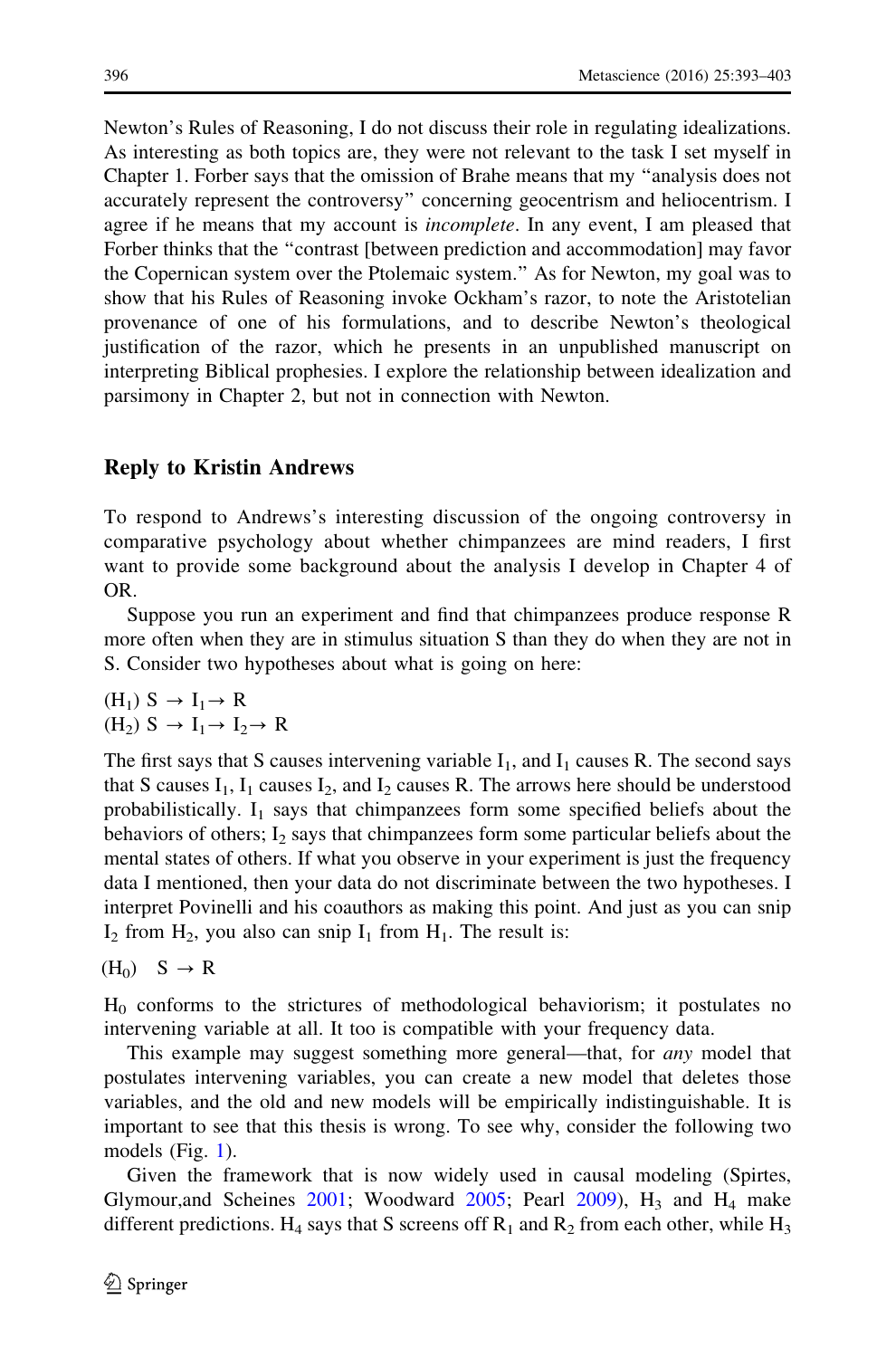<span id="page-4-0"></span>Fig. 1 Two models that disagree about screening-off



In Chapter 4 of OR, I design an experiment in which chimpanzees confront a pair of tasks. My experiment combines two experiments that were carried out separately by Melis et al.  $(2006)$  $(2006)$ . In both tasks, the chimpanzee (C) can look through a window to see that there is a human being (H) in a chamber. C can see that there are two items of food in there as well. In the first task, C chooses between using an opaque or a transparent tunnel to reach into the chamber, as shown in Fig. 2. If the opaque tunnel is used, H allows C to remove the food; if the transparent tunnel is used, H prevents C from doing so. In the second task, the chamber has noisy and silent trapdoors instead of transparent and opaque tunnels. C chooses a trapdoor to use in reaching into the chamber. If the silent trapdoor is used, H allows C to remove the food; if the noisy trapdoor is used, H prevents C from doing so. In the experiment I propose, C faces the tunnel problem and then the trapdoor problem. Sometime later, C faces the same pair of problems. Then, after a while, C again faces the pair of tasks. And so on. The result is a two-winged n-trial experiment.

In Fig. [3](#page-5-0), you see a mind-reading hypothesis (MRH) about what is going on in the experiment. MRH says that the tunnels  $+$  trapdoor stimulus fails to screen-off the two behavioral responses from each other; it says that there should be a correlation between using the opaque tunnel and using the silent trapdoor. According to MRH, C is able to understand that there is a connection between the first task and the second; this common thread is represented by the box in the middle—the belief that in both tasks, success depends on whether H notices C. MRH does not say whether this ability is strong or weak; it just says that it is not zero.

I argue in OR that this connection between the two tasks should be invisible to chimpanzees if they are (purely) behavior readers. This idea is represented in Fig. [4](#page-5-0)

Fig. 2 The chimpanzee outside the chamber can reach inside to get at two food items, either by using a transparent tunnel or an opaque tunnel. There is a human experimenter inside (Melis et al. [2006\)](#page-9-0)



 $\mathbb{R}^1$ 

 $R_2$ 

 $R_1$ 

 $R_2$ 

 $(H_3)$  S  $\rightarrow$  I

 $(H_4)$  S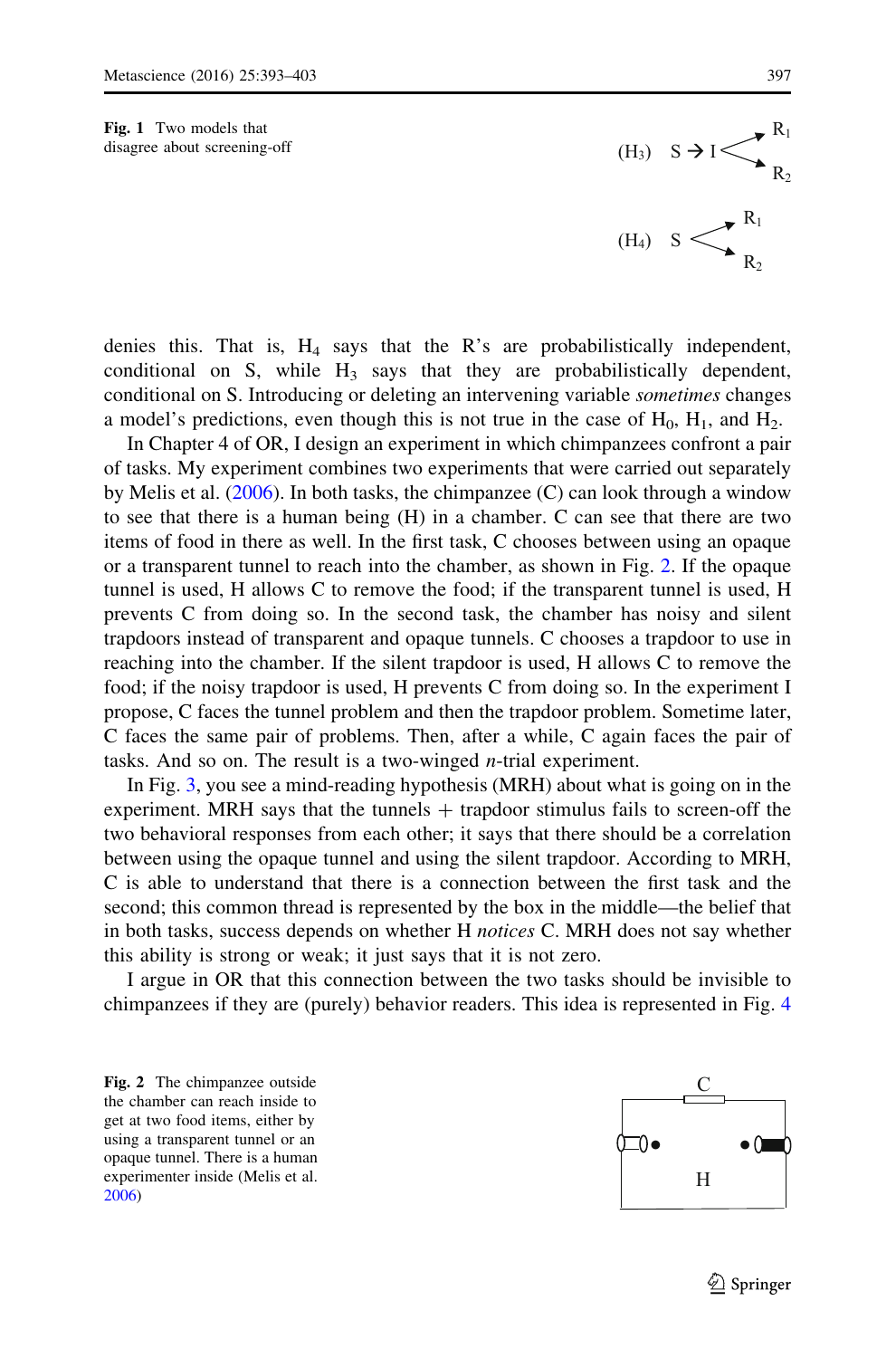<span id="page-5-0"></span>

Fig. 3 A mind-reading hypothesis about the 2-wing n-trial experiment

by the behavior-reading hypothesis BRH. BRH entails that the stimulus conditions screen-off the two responses from each other, which is what MRH denies. Data from the experiment thus can discriminate between MRH and BRH. I make no prediction in OR about which hypothesis the data will favor.

Andrews agrees that these two hypotheses make different predictions, but contends that the general idea of behavior reading is not committed to BRH's screening-off claim. I said a bit about this possibility in OR (pp. 240–241), pointing out that a new behavior-reading model, BRH\*, can easily be constructed by inserting two vertical arrows (one pointing up, the other down) between the two boxes in BRH. MRH and BRH\* both predict a failure of screening-off.

I made two comments in OR on whether BRH\* properly represents the hypothesis of behavior reading. First, what would friends of behavior reading say if the data from this experiment turned out to be just what one would expect according to BRH? I doubt that these friends would regard that as bad news for their position. This is one reason to think that the behavior-reading hypothesis should not be reconfigured so that it is committed to there being a failure of screening-off. But there is a further reason why BRH\* is not a good representation of what a behaviorreading hypothesis should say about this experiment. If chimpanzees are not mind readers, why should their thinking ''I will get food if I use the opaque tunnel, but not if I use the transparent tunnel'' raise the probability of their thinking ''I will get food if I use the silent trapdoor, but not if I use the noisy trapdoor''? It is not enough for defenders of behavior reading to simply *postulate* that chimpanzees are built that way. As Heyes ([2015\)](#page-9-0) points out, behavior-reading hypotheses should not be



Fig. 4 A behavior-reading hypothesis about the 2-wing n-trial experiment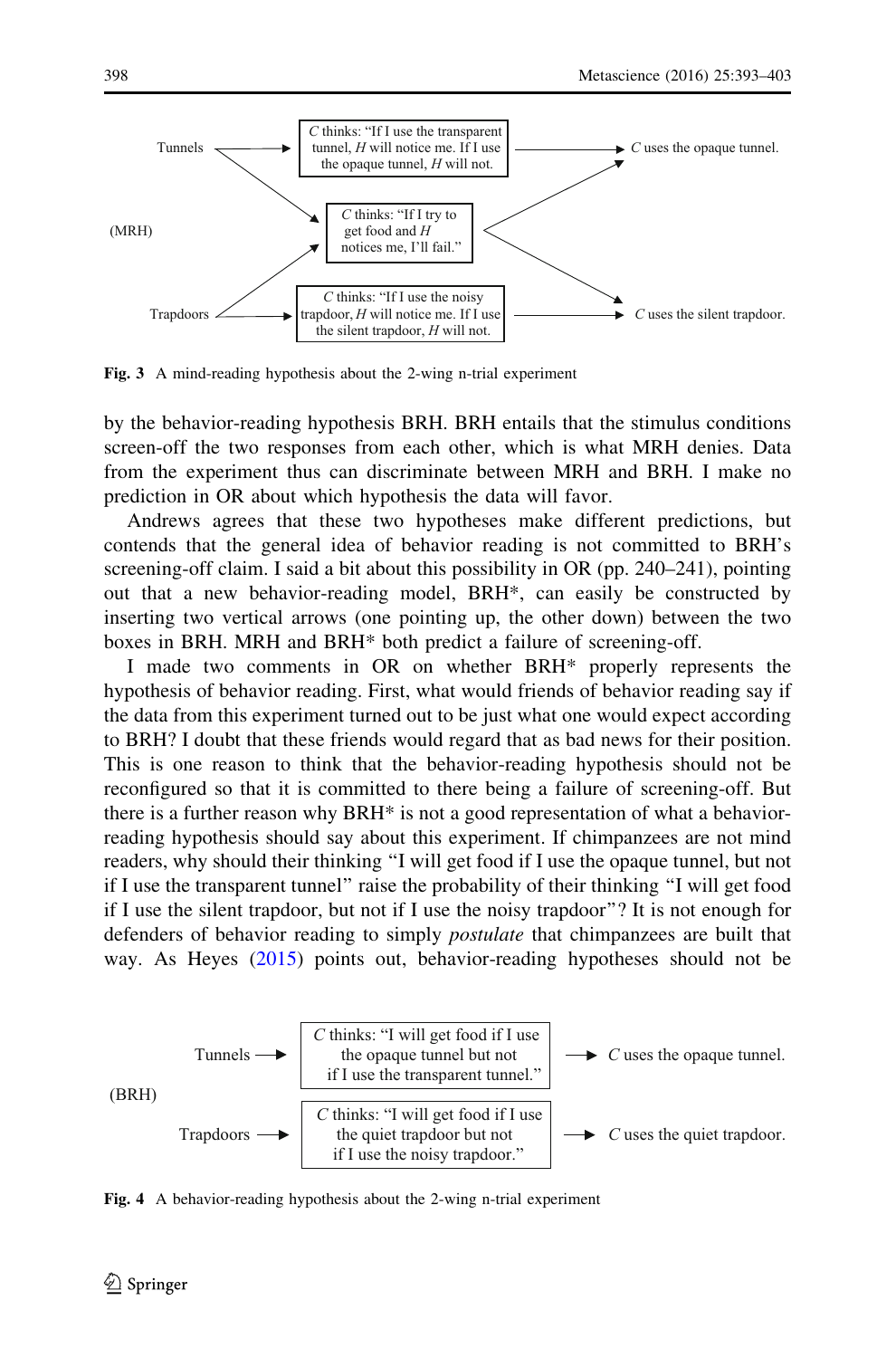concocted out of thin air; they should have some antecedent and independent plausibility in cognitive science.

Andrews suggests a different way of constructing a behavior-reading hypothesis that predicts a failure of screening-off. Rather than adding arrows to BRH as I just described, she modifies MRH. Her idea is that ''perhaps we can unify the behaviorreading hypotheses in terms of *detection*. Detection can be glossed as responsiveness to the presence or absence of a certain feature of the world. A piece of litmus paper is a detector, and not minded.'' This new version of BRH (call it BRH\*\*) can be constructed from MRH by placing ''If I try to get food and H detects me, I'll fail'' in MRH's middle box. Heyes's point applies to this suggestion as well. Litmus paper is a mindless detector, but can a chimpanzee do the detecting postulated by BRH\*\* without being a mind reader?

Andrews suggests that the mind-reading hypothesis and the behavior-reading hypothesis may be empirically indistinguishable. It is not just that MRH, BRH\*, and BRH\*\* are; she floats the idea that, for any mind-reading hypothesis, a behaviorreading hypothesis can be concocted that makes the same predictions. According to Andrews, Povinelli and Vonk think this is so; she says that ''according to [their] reinterpretation hypothesis the added value of mindreading is explanation, not enhanced prediction.'' Andrews also says that ''the theory of behavior that Povinelli and colleagues build into their model is so rich and robust that it is going to be behaviorally indiscernible from a mind-reading model.'' Even if this is the right interpretation of Povinelli and Vonk [\(2004](#page-9-0)), Penn and Povinelli [\(2007](#page-9-0)) tell a different story. They say that ''the ability to cognize the world from the cognitive perspective of another agent would provide the animal with enormous advantages over and above the ability to reason in terms of observable first-person relations alone (p. 741).'' These advantages, I take it, include an enhanced ability to make predictions about the behaviors of others. Indeed, Andrews quotes their saying that ''being able to recode perceptually disparate behavioral patterns resulting from the same underlying cognitive state as instances of the same abstract equivalence class is a bona fide example of postulating [a mind-reading] variable.'' The implication is that this recoding cannot be done by pure behavior reading. At the end of her review, Andrews remarks that ''the behavior-reading hypothesis is a bit of shifting sand that does not manage to stay still for very long.'' She adds that ''it is not exactly clear what they [Povinelli and Vonk] do think.'' The puzzle that Andrews raises is important. It is clear enough which representational contents the behavior-reading hypothesis prohibits; what requires clarification is the causal connections between belief states that behavior-reading hypotheses are permitted to postulate.

In designing the two-winged experiment, I wanted to find two tasks that would ''look different'' to chimpanzees if they were behavior readers, but might ''look the same'' if they were mind readers. It may be that the tasks I chose were not different enough. Opaque and transparent tunnels seem rather different from silent and noisy trapdoors, but both tasks involve obtaining food by reaching into a chamber where a human being is present. This may mean that the details of the experiment I described need to be tweaked. I nonetheless hope that the two-task  $n$ -trial format will be useful in cracking what is in fact a very hard nut. Povinelli demands that a mind-reading hypothesis identify the ''unique causal work'' that mind reading does.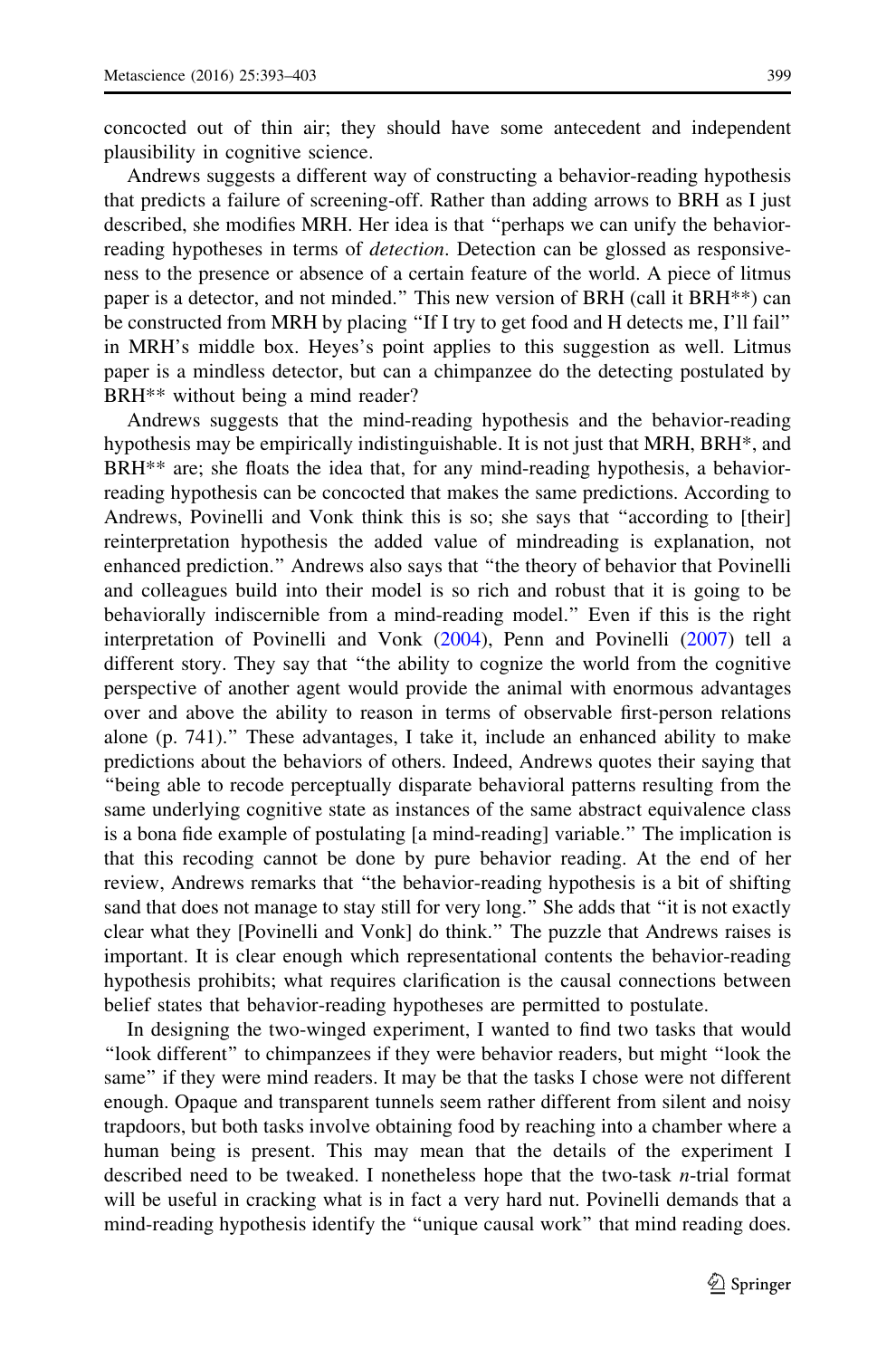This problem cannot be solved if we consider models like  $H_0$ ,  $H_1$ , and  $H_2$ , but the situation changes when we consider models like  $H_3$  and  $H_4$ .  $H_3$  and  $H_4$  differ in their predictions about screening-off just as MRH and BRH do.

#### Reply to Gordon Belot

I mentioned in my reply to Forber that the parsimony paradigms I describe in OR are not in conflict since they relate to different questions. The likelihood paradigm has to do with cases in which a simple hypothesis fits the observations you already have better than a more complex hypothesis does. The model selection paradigm has to do with using the simplicity of a model to help judge how accurately a model will predict new data when fitted to old.

Although these two paradigms are different, each leads me to be a reductionist about parsimony (p. 149). Parsimony is not an epistemic end in itself, but is justified only insofar as it promotes some more fundamental epistemic goal. Within the first paradigm, I show in Chapter 2 that when common cause and separate cause explanations are formulated in a certain standard way (inspired by Hans Reichenbach's work on the principle of the common cause), the common cause hypothesis will have the higher likelihood. That is, there are Reichenbachian assumptions that entail that the data are more probable under the common cause hypothesis than they are under the hypothesis of separate causes. The law of likelihood (see Hacking [1965\)](#page-9-0) interprets this inequality to mean that the data *favor* the first hypothesis over the second. I then point out that if you modify the Reichenbachian assumptions, you can get the favoring to flip—the same data will favor separate causes over common cause. With these altered assumptions, the likelihood justification of preferring common cause over separate causes evaporates. I am undismayed. When likelihood and parsimony conflict I say: so much the worse for parsimony. When they agree, I take that agreement to provide a likelihood justification of parsimony.

Although I am now a reductionist about parsimony, I have sometimes thought that I should be an eliminativist. I toyed with this position when I wrote a paper called ''Let's Razor Ockham's Razor'' (Sober [1990\)](#page-9-0). If the common cause hypothesis has the higher likelihood, why cite the fact that the common cause hypothesis is more parsimonious? If likelihood is the relevant consideration, maybe parsimony is an epistemic epiphenomenon.

I resisted eliminativism in OR when I discussed common cause versus separate causes because the common cause and separate cause explanations I considered are mostly the same, save for the fact that the former postulates one cause and the latter postulates two. Comparing the common cause and separate cause hypotheses approximates what empirical scientists do when they carry out a controlled experiment (p. 150). The common cause hypothesis has the higher likelihood in part because it is more parsimonious. It is true that you can compare the common cause and separate cause explanations without ever using the p-word. But that does not show that parsimony is epistemically irrelevant.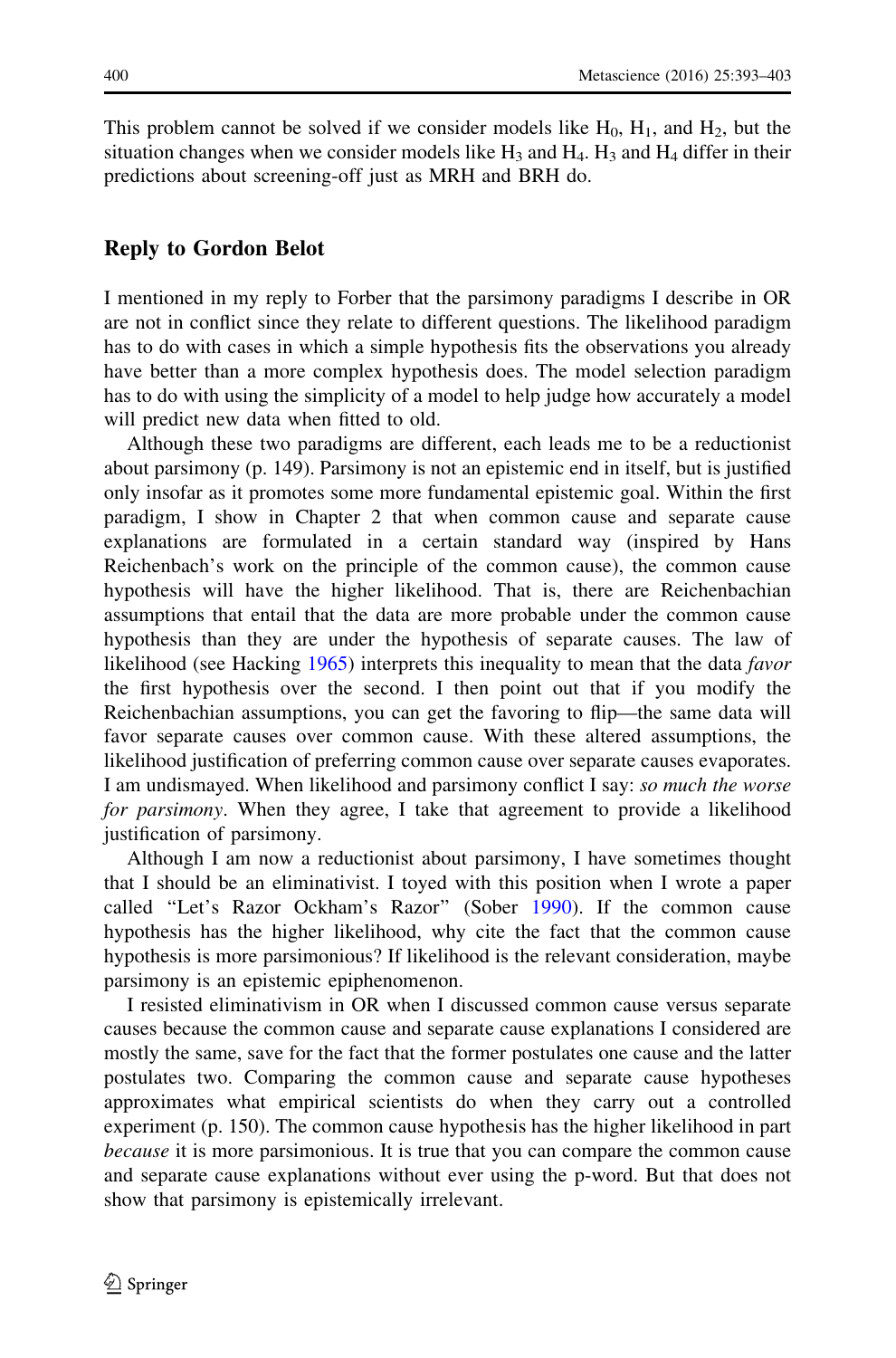A similar set of issues arises in connection with the second parsimony paradigm. Belot points out that the Akaike information criterion (AIC) is asymptotically equivalent to a method called ''leave-one-out cross validation'' (CV); I mention in OR (p. 133) that this result is due to Stone [\(1977](#page-10-0)). AIC explicitly takes account of a model's parsimony (its number of adjustable parameters) in estimating the model's predictive accuracy, but CV does not. Given this, Belot poses the following neat challenge: If AIC's reference to parsimony shows that parsimony is epistemically relevant, then CV's failure to refer to parsimony shows that parsimony is epistemically irrelevant.

I disagree. The fact that CV does not use the p-word does not show that parsimony is irrelevant in model selection, just as the likelihood evaluation of common cause and separate cause explanations does not show that parsimony is irrelevant to that comparison. We know from Akaike's theorem that AIC is an asymptotically unbiased estimator of predictive accuracy, given the assumptions that Akaike makes. In estimating a model's predictive accuracy, AIC imposes a penalty for complexity by subtracting  $k$ , the number of adjustable parameters in the model, from the log-likelihood of the fitted model. The mathematics shows why parsimony matters.

Having said this, I want to agree with Belot that more work is needed on the relationship of AIC and CV. As mentioned, there is Stone's ([1977\)](#page-10-0) result about their asymptotic equivalence; however, when two or more models are evaluated in the light of a single finite data set, AIC and CV can fail to be ordinally equivalent in their ranking of candidate models. When this happens, which evaluation of comparative predictive accuracy is more trustworthy? One answer would be that you should postpone judgment as to which model is better and simply gather more data, hoping that the disagreement between AIC and CV will disappear. This is a practical suggestion, but it fails to address the theoretical question of which method is on firmer footing. My impression is that the theoretical foundations of CV and its relation to AIC have not been much explored (Elisseeff and Pontil [2003](#page-9-0)). Notice how my question differs from Belot's. He focuses on the asymptotic agreement of AIC and CV and asks what this reveals about the relevance of parsimony. I am thinking about cases where AIC and CV disagree.

Belot extracts a very circumspect conclusion from his discussion of AIC and CV. He says that we are

able only to assert very weak conditional conclusions: if future discoveries determine that all good methods of model selection are like AIC rather than CV, then parsimony is epistemically relevant to model selection for predictive accuracy. But if all good methods are like CV rather than AIC then parsimony is epistemically irrelevant.

In contrast, my view is that you do not need to make a synoptic survey of all possible methods of model selection to assess whether parsimony matters. The same point holds for the question of whether some empirical claim is true (e.g., that smoking cigarettes causes lung cancer)—you can give a reasonable answer to this question without having to survey all possible theories that describe how smoking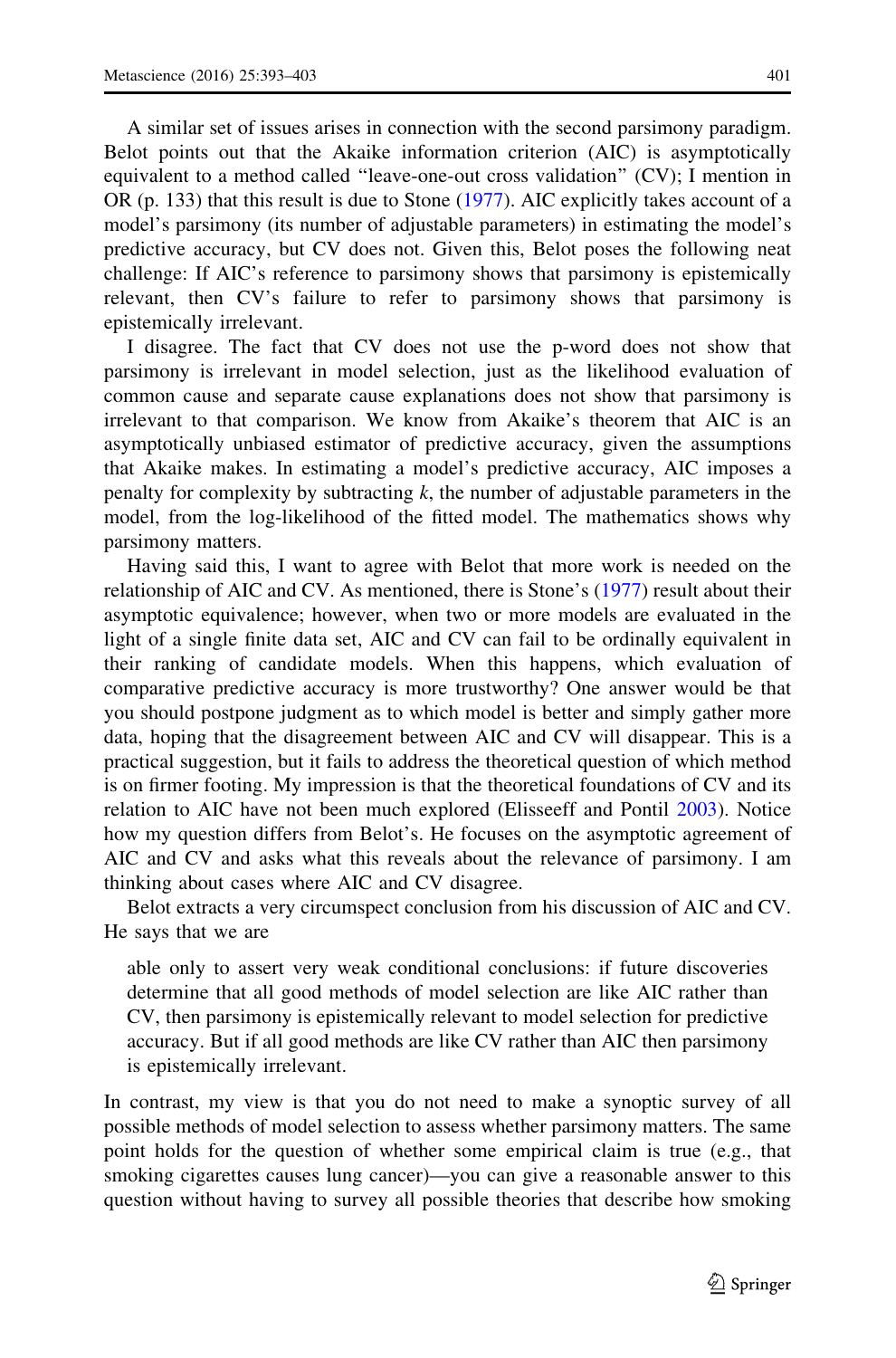<span id="page-9-0"></span>and cancer are related. In both cases, your assessment is made given the limited evidence and options at hand, and might well be overturned as you learn more.

There is another idea from model selection theory that Belot might have taken up in posing his challenge. Rather than focus on AIC and CV, consider the relationship of AIC and TIC, the Takeuchi information criterion. TIC does not consider a model's parsimony and it is an asymptotically unbiased estimator of predictive accuracy. Takeuchi [\(1976](#page-10-0)) proved this without assuming that one of the candidate models considered is true or close to the truth. Akaike, on the other hand, was able to prove his result about AIC only because he made that assumption. Takeuchi's result is more general, and you can derive AIC from TIC if you add the assumption that one of the candidate models is true (p. 134). So TIC is more fundamental than AIC, and TIC says nothing about parsimony. Does this count against the claim that parsimony is relevant to model selection? I sense that Belot would say yes, but I do not hesitate to say no. AIC is a special case of TIC, but reductionism is not the same as eliminativism. The derivation of AIC from TIC vindicates AIC's claim that parsimony is epistemically relevant and shows that its relevance depends on an assumption. In similar fashion, the Reichenbachian derivation vindicates parsimony's epistemic relevance in the comparison of common cause and separate cause explanations and shows that its relevance depends on assumptions. In each case, the derivation, far from showing that parsimony is irrelevant, explains when and why it is relevant.

Acknowledgments I thank Dylan Beschoner, Hayley Clatterbuck, Daniel Hausman, Michael Schon, Mike Steel, Olav Vassend, Naftali Weinberger, and Aaron Yarmel for useful discussion.

#### References

- De Waal, F. 1991. Complementary Methods and Convergent Evidence in the Study of Primate Social Cognition. Behaviour 118: 297–320.
- De Waal, F. 2016. Are We Smart Enough to Know How Smart Animals Are? New York: W. W. Norton and Company.

Elisseeff, A., and M. Pontil. 2003. Leave-one-out Error and Stability of Learning Algorithms with Applications. In NATO Science Series Sub Series III: Computer and Systems Sciences, vol. 190, ed. J. Suykens, G. Horvath, S. Basu, C. Micchelli, and J. Vandewalle, 111–130. Amsterdam: IOS Press.

Hacking, I. 1965. The Logic of Statistical Inference. Cambridge: Cambridge University Press.

- Heyes, C. 2015. Animal Mindreading—What's the Problem? Psychonomic Bulletin & Review 22: 313–327.
- Lange, M. 1995. Spearman's Principle. British Journal for the Philosophy of Science 46: 503–521.
- Melis, A., J. Call, and M. Tomasello. 2006. Chimpanzees (*Pan troglodytes*) Conceal Visual and Auditory Information from Others. Journal of Comparative Psychology 120: 154–162.
- Myrvold, W. 2003. A Bayesian Account of the Virtue of Unification. Philosophy of Science 70: 399–423.
- Pearl, J. 2009. Causality—Models, Reasoning, and Inference, 2nd ed. Cambridge: Cambridge University Press.
- Penn, D.C., and D.J. Povinelli. 2007. On the Lack of Evidence that Non-human Animals Possess Anything Remotely Resembling a 'Theory of Mind'. Philosophical Transactions of the Royal Society B 362: 731–744.
- Povinelli, D.J., and J. Vonk. 2004. We don't Need a Microscope to Explore the Chimpanzee's Mind. Mind and Language 19: 1–28.
- Sober, E. 1990. Let's Razor Ockham's Razor. In Explanation and Its Limits, ed. D. Knowles, 73–94. Cambridge: Cambridge University Press.